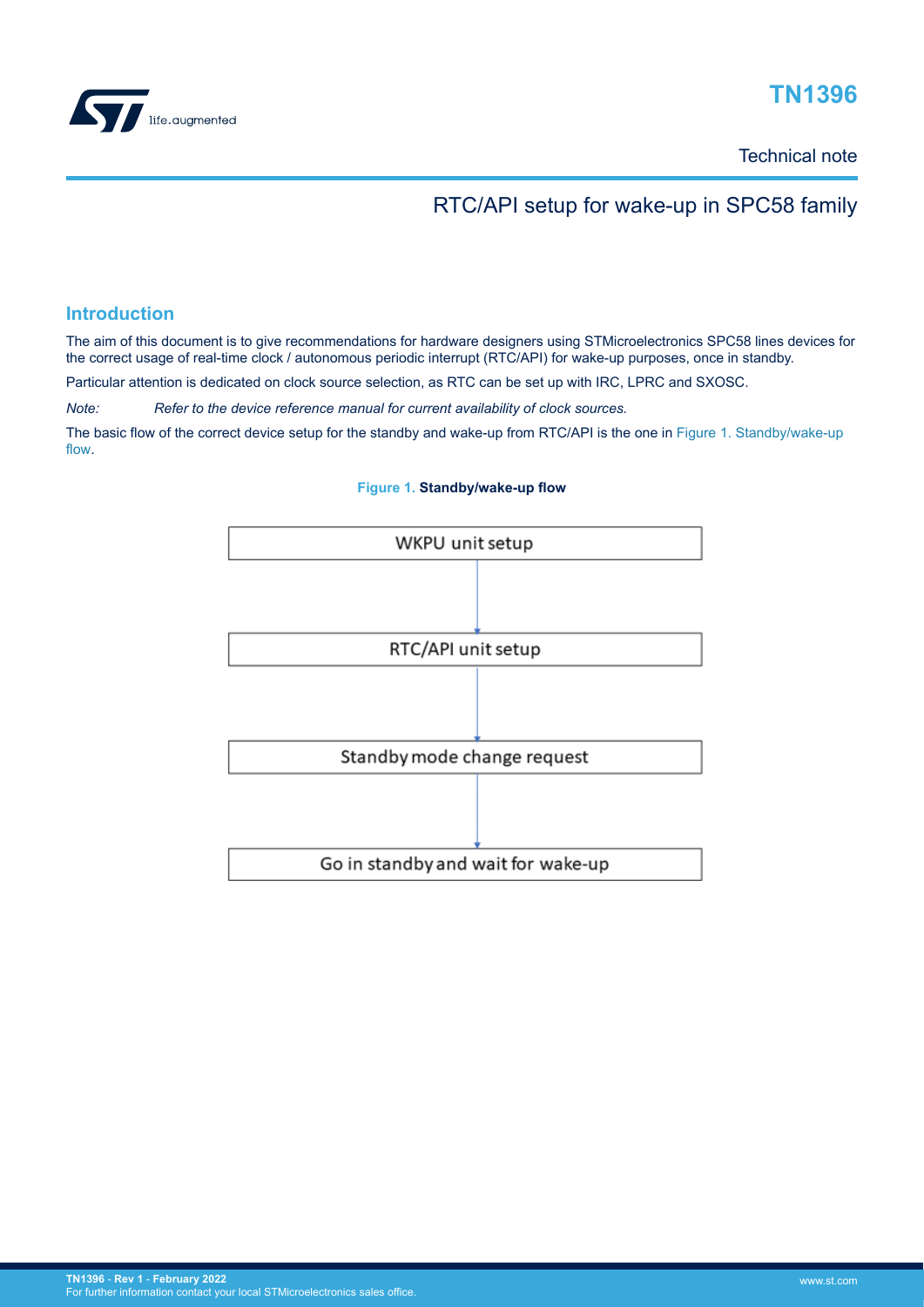# **1 WKPU setup for waking-up via RTC/API**

Wake-up unit needs to be programmed for waking-up the system, once in standby. One of the possible wake-up sources is from RTC/API.

To accomplish the setup, the user has to program the relative RTC/API bit in:

- The wake-up rising edge event register (WIREER)
- The wake-up request enable register (WRER)
- To clean the wake-up status flag register (WISR)

Optionally, but recommended, the wake-up filter enable register (WIFER) can be programmed. WKPU bit mask for each register is the following:

Bit 31 is for API

<span id="page-1-0"></span>W

Bit 30 is for RTC

Refer to the relevant device reference manual for all the details about the WKPU unit.

# **1.1 Example of WKPU setup**

The following is an example of the code the user can use for programming the WKPU: WKPU.WIFER.B.IFEx = 1: // configure the glitch filter WKPU.WIREER.B.IREEx = 1; // configure the rising edge WKPU.WRER.B.WREx = 1; // enable the wake-up request WKPU.WISR.B.EIFx = 1; // clean the wake-up status Where "x" is 0 for API, 1 for RTC

*Note: The devices in SPC58 family implement one instance of WKPU IP. Only devices of SPC58 H line support two WKPU units, so the user needs to distinguish them by programming the proper one they want to use. Refer to proper reference manual.*

# **1.2 Setup of API in the WKPU unit**

In the SP58 family the API source is used for timing the smart standby wake-up unit (SSWU) and so it cannot be used as wake-up source by STANDBY.

The devices of SPC58 2B line are the only exception inside the SPC58 family because they do not support SWWU IP and the wake-up is possible by API wake up event.

*Note: bit[31] of WKPU registers in all the other devices is reserved for SSWU wake-up, not for API.*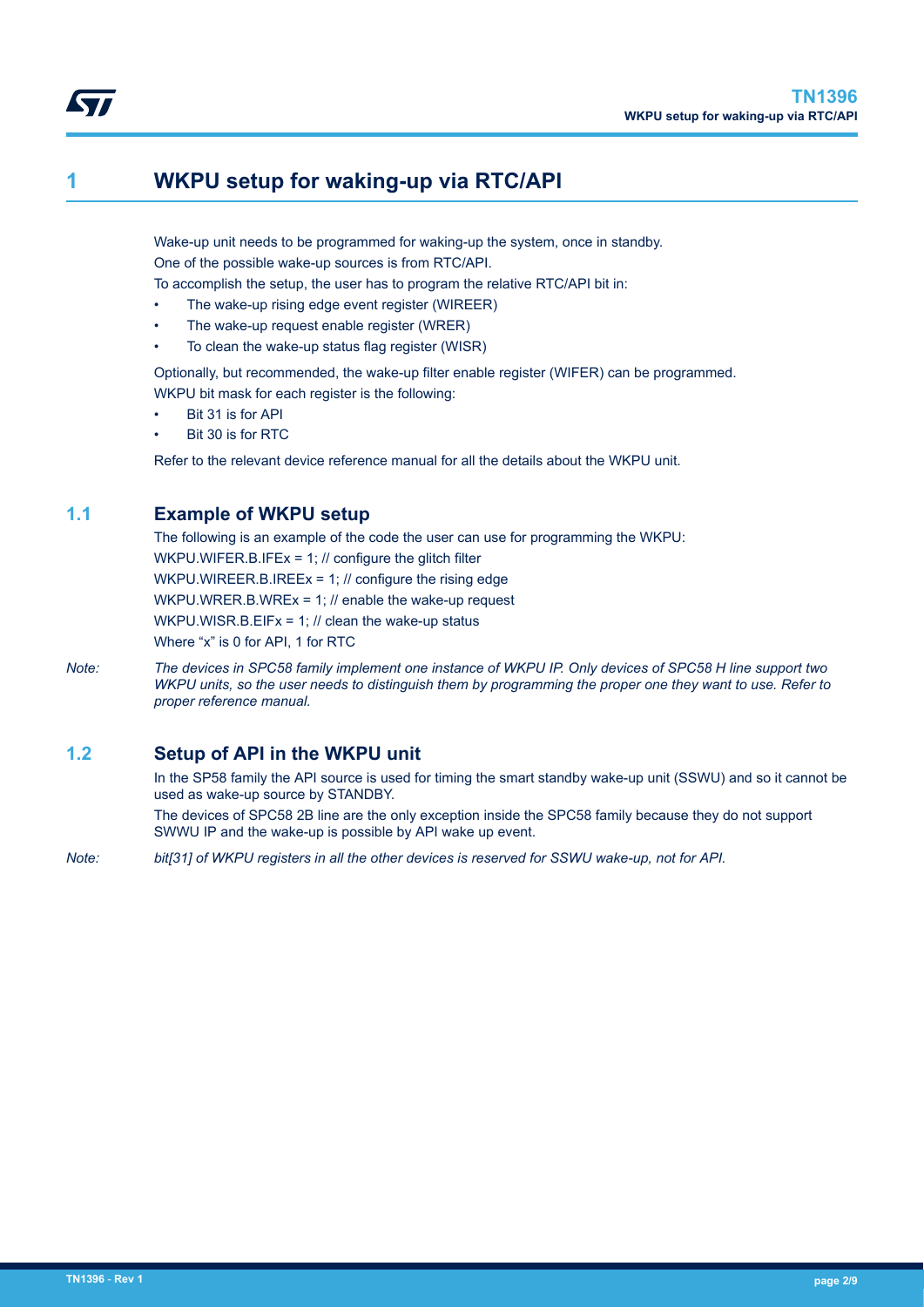# <span id="page-2-0"></span>**2 RTC/API setup**

The unit needs to be programmed before going into standby, in order to let the counter start and to trigger when the comparison matches.

There are few steps for the unit setup:

- Clean the CNTEN bit[0] in the control register (RTCC)
	- Clean the RTCIF/APIF bits in the status register (RTCS)
		- Use the RTCIF, RTCVAL in case of RTC setup; use APIF, APIVAL in case of API setup
- Set the counter value in the RTC/API compare value register (RTCVAL, APIVAL)
- Set the clock source in the control register (RTCC) CLKSEL bit[18:19]
- Set, if needed, clock divisors using control register (RTCC) DIV512EN bit[20] and DIV32EN bit[21]
- Set, in case of API, the control register (RTCC) APIEN bit[16]
- Set CNTEN bit[0] in the control register (RTCC)

# **2.1 CLKSEL setup in the control register (RTCC)**

Features of the RTC/API include three selectable counter clock sources:

- LPRC prescaled by 8 (128 kHz) low-power RC oscillator
- SXOSC (32 kHz) slow external crystal
- IRCOSC (16 MHz) internal RC oscillator

CLKSEL bit[18:19] provides the possibility to choose one of those three sources, see next table.

#### **Table 1. CLKSEL setup in RTCC register**

|                 | <b>Bit18</b> | <b>Bit19</b> |
|-----------------|--------------|--------------|
| <b>LPRC</b>     |              |              |
| <b>SXOSC</b>    |              |              |
| <b>IRCOSC</b>   |              |              |
| <b>RESERVED</b> |              |              |

# **2.2 Clock source status before going into standby**

Some considerations need to be reported for the three clock sources.

## **2.2.1 IRCOSC**

IRCOSC is always enabled, also in reset.

## **2.2.2 SXOSC**

SXOSC is disabled by default and needs to be enabled by the user before using it as RTC clock source. To accomplish this the user has to setup the SXOSC\_CTL register. Once enabled, the SXOSC will be available until the next device reset. Refer to the device reference manual for the setup details.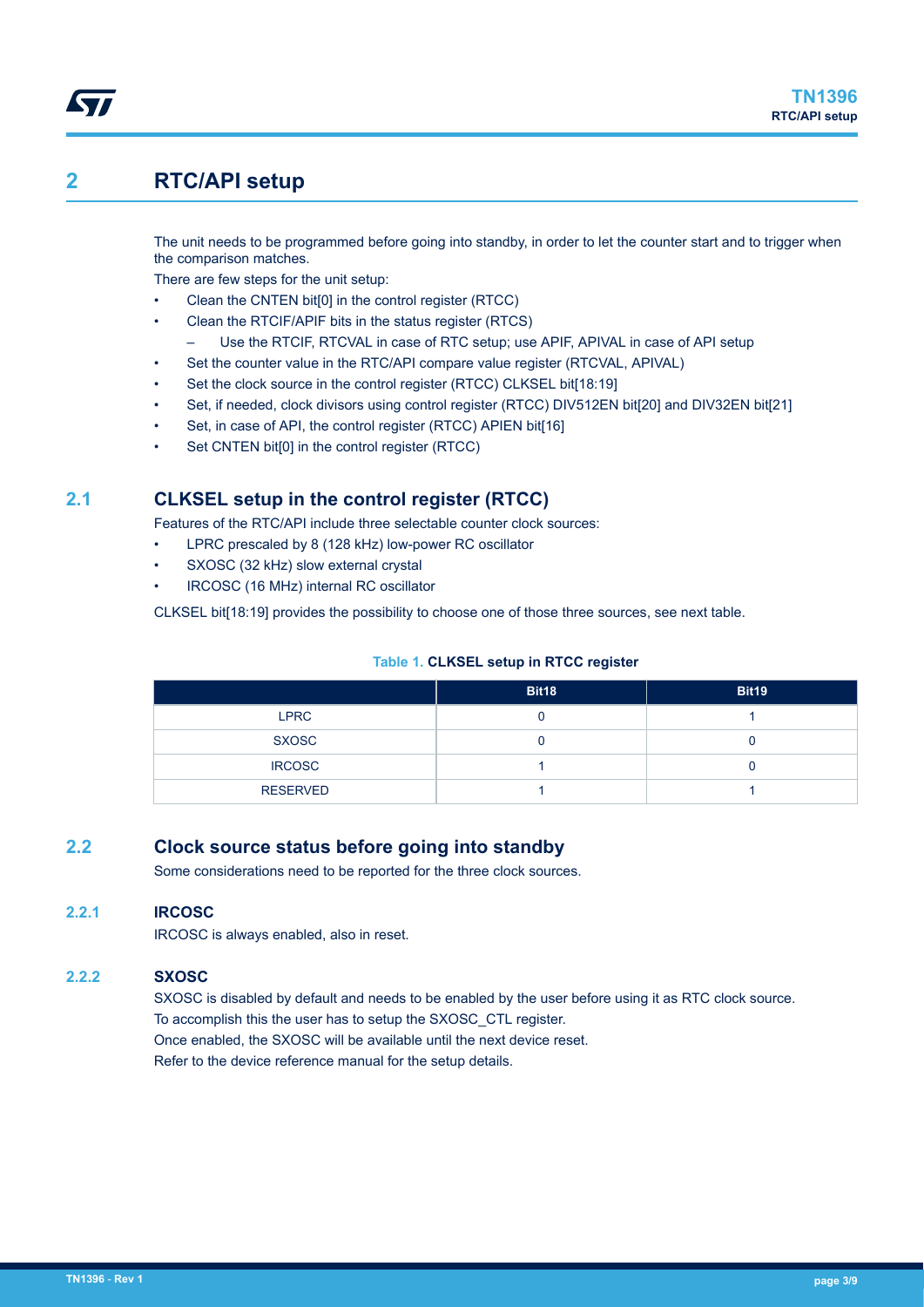<span id="page-3-0"></span>

## **2.2.3 LPRC**

LPRC setup needs to be differentiated across devices, because there is a subset of them on which the clock is always enabled and another subset on which it needs to be enabled by the user.

In some circumstances, the difference depends on the device's cut version.

Refer to the following table for a summary and to the proper reference manual for the details.

#### **Table 2. List of devices and LPRC status**

| <b>LPRC default status</b>                                         |
|--------------------------------------------------------------------|
| OFF except in standby                                              |
| OFF except in standby for cut1.0 and cut1.1<br>Always ON in cut1.2 |
| OFF except in standby for cut1.0 and 1.1<br>Always ON in cut2.0    |
| OFF except in standby                                              |
| Always ON                                                          |
|                                                                    |

*Note: SPC58xN not included in the list because it does not provide RTC/API unit.*

*Note: User is recommended to maintain the LPRC "always enabled" because there could be a possible glitch during the turn-off of the LPRC clock. This is obtained by programming to 0 the MISC\_CTRL\_REG[RCOSC1M\_ENB] bit in the PMC\_DIG interface.*

> This recommendation has been managed by erratum valid for all the devices on which the LPRC can be enabled/ disabled by the user.

Next table reports the errata entries for the impacted devices.

#### **Table 3. List of errata reporting the LPRC recommendation**

| Device name and cut | <b>JTAG ID</b>   | <b>Errata entry</b> |  |
|---------------------|------------------|---------------------|--|
| SPC582B cut1.0      | 0x0014 4041      | PS2161              |  |
| SPC584B cut1.1      | 0x1014 4041      | PS2161              |  |
| SPC58xC cut1.1      | 0x1014 2041      | PS2161              |  |
| SPC58xE/G           | All cut versions | PS2161              |  |

*Note: SPC58xH not impacted by erratum.*

In this way, the LPRC is maintained enabled in any run mode (also in standby) avoiding the device to disable it after the wake-up.

In fact, the clock, in all the devices, is restored to the previous state once exiting from standby.

So, at the wake-up it will be disabled in case it was maintained off before entering the standby.

*Note: In case of LPRC disabling after the wake-up, the RTC/API counter value cannot be read because the unit will be unclocked.*

As for SXOSC, LPRC status will restore to default after a device reset.

# **2.3 Example of programming the RTC/API**

The following codes can be used to program the unit for triggering a wake-up once a given time runs over. Codes are based on the LPRC source clock.

### **2.3.1 Using RTC compare value register (RTC\_RTCVAL)**

RTC\_API.RTCC.B.CNTEN = 0; // Disable the counter RTC\_API.RTCS.B.RTCF = 1; // Clean the interrupt flag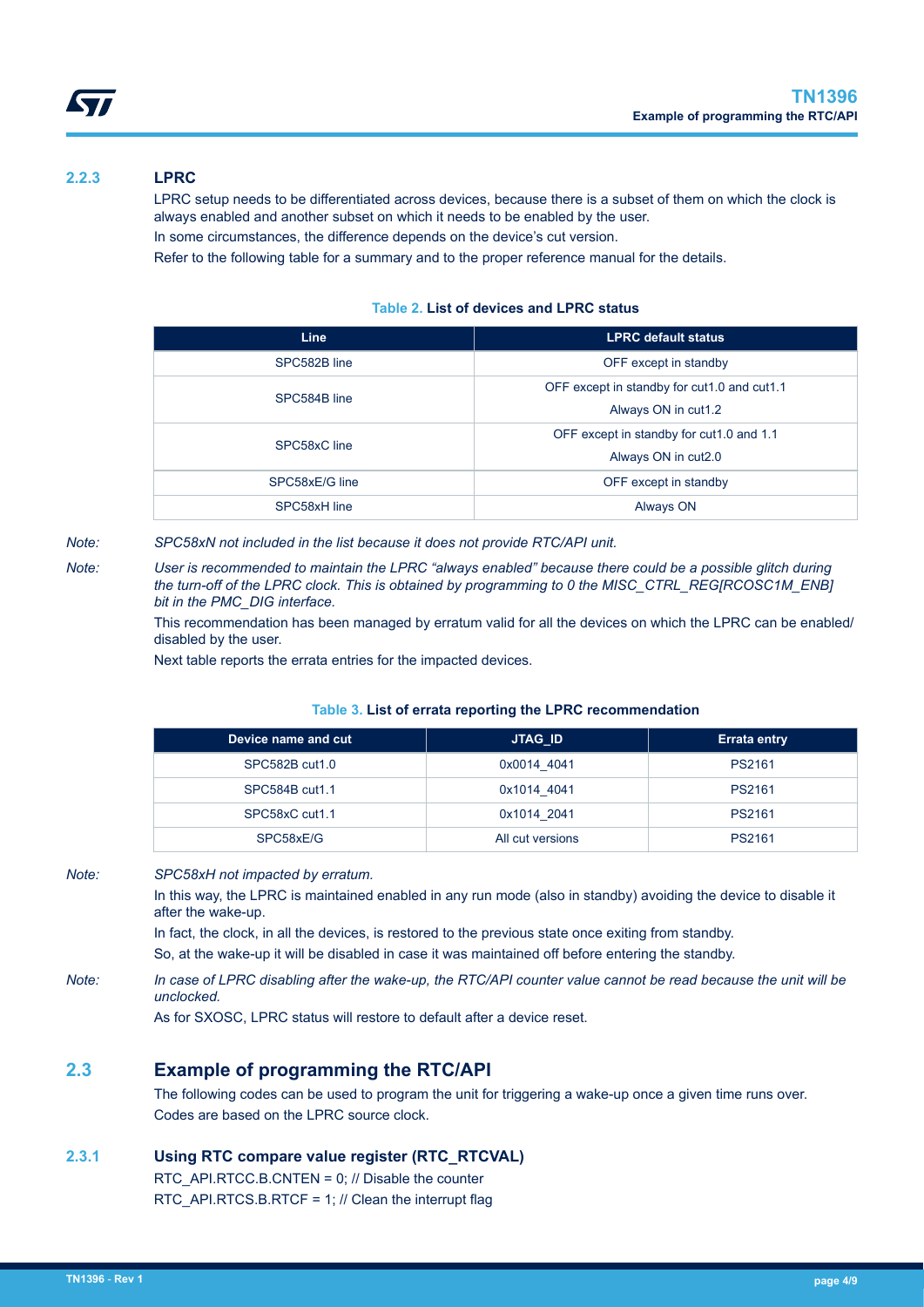<span id="page-4-0"></span>RTC\_API.RTCVAL.R = 0x<value>; // Set the counter value to the desired <value> RTC\_API.RTCC.B.CLKSEL = 0x1; // Set LPRC as RTC clock RTC\_API.RTCC.B.CNTEN = 1; // Enable the counter

## **2.3.2 Using API compare value register (RTC\_APIVAL)**

RTC\_API.RTCC.B.CNTEN = 0; // Disable the counter RTC\_API.RTCS.B.APIF = 1; // Clean the interrupt flag RTC\_API.APIVAL.R = 0x<value>; // Set the counter value to the desired <value> RTC\_API.RTCC.B.CLKSEL = 0x1; // Set LPRC as RTC clock RTC\_API.RTCC.B.APIEN = 0x1; // API enabled RTC\_API.RTCC.B.CNTEN = 1; // Enable the counter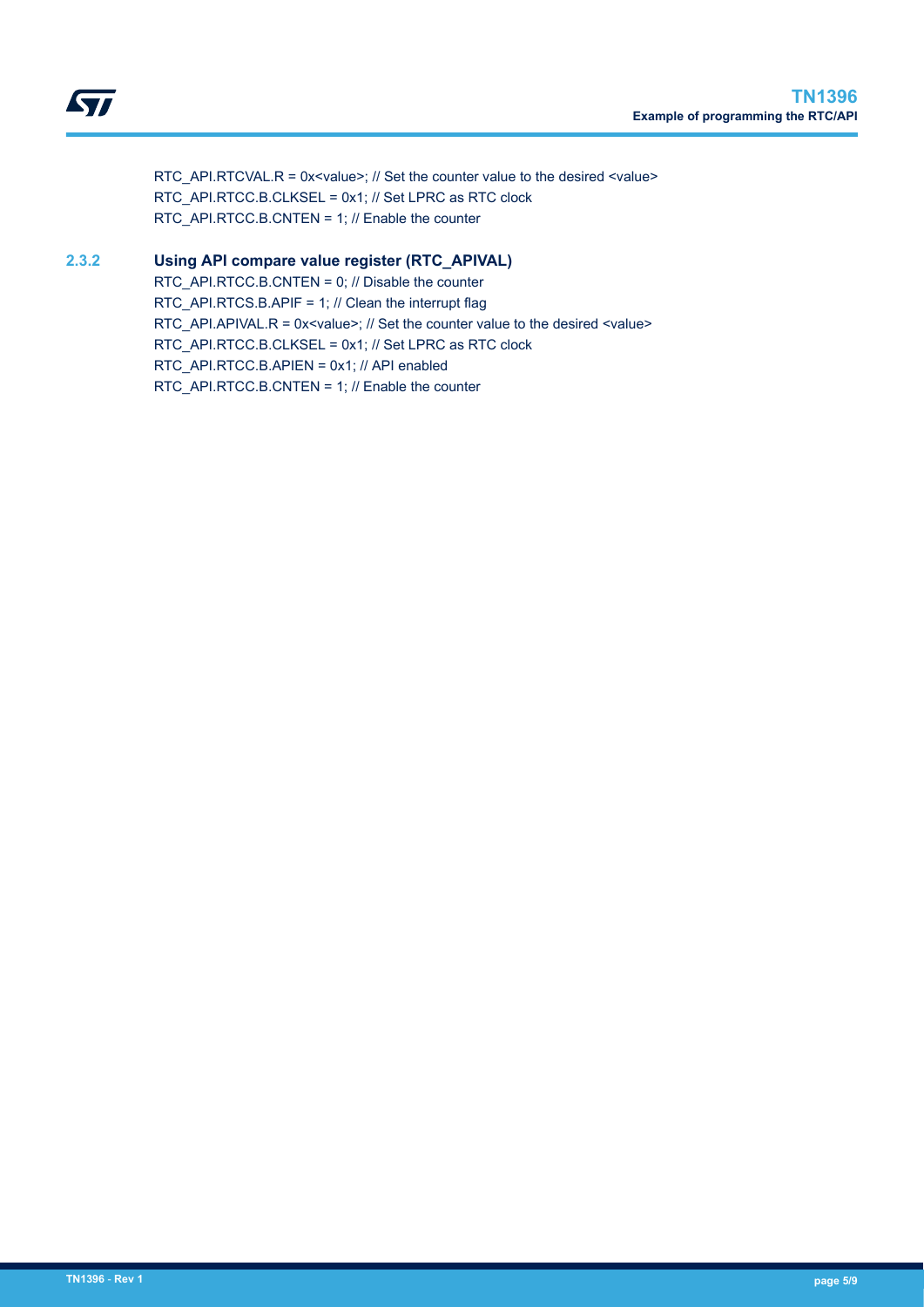# **Appendix A Reference documents**

### **Table 4. Reference documents**

<span id="page-5-0"></span>

| Doc name   | ID     | Title                                                                                                             |
|------------|--------|-------------------------------------------------------------------------------------------------------------------|
| DM00201129 | 027949 | SPC58 2B Line - 32 bit Power Architecture automotive MCU z2 core 80<br>MHz, 1 MByte Flash, ASIL-B                 |
| DM00400546 | 030699 | SPC58 4B Line - 32 bit Power Architecture automotive MCU z4 core 120<br>MHz, 2 MBytes Flash, HSM, ASIL-B          |
| DM00215423 | 028117 | SPC58 C Line - 32 bit Power Architecture automotive MCU Dual z4 cores<br>180 MHz, 4 MBytes Flash, HSM, ASIL-B     |
| DM00148989 | 027214 | SPC58 E/G Line - 32 bit Power Architecture automotive MCU Triple z4 cores<br>180 MHz, 6 MBytes Flash, HSM, ASIL-D |
| DM00449842 | 031241 | SPC58 H Line - 32 bit Power Architecture automotive MCU Triple z4 cores<br>200 MHz, 10 MBytes Flash, HSM, ASIL-D  |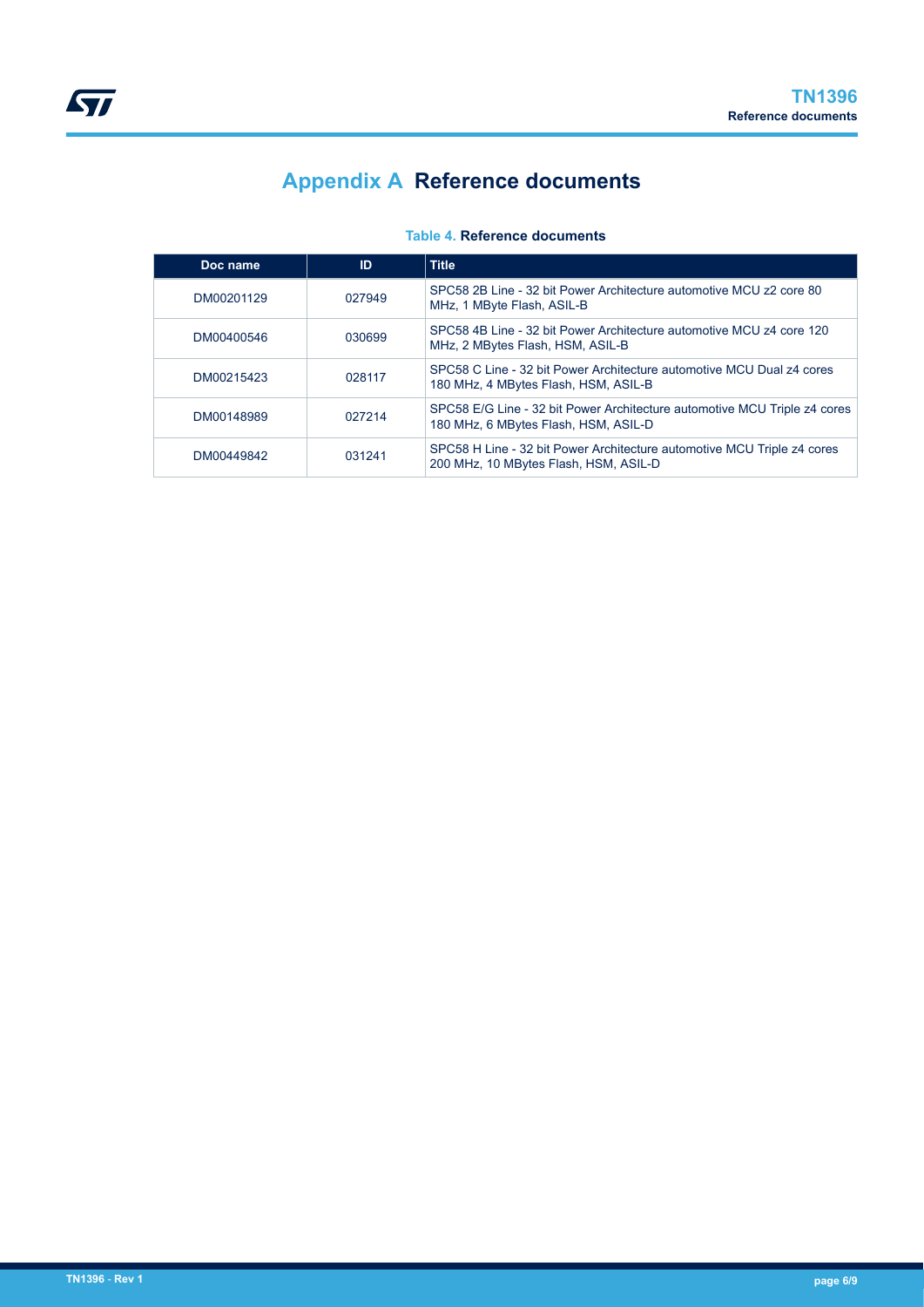# <span id="page-6-0"></span>**Revision history**

## **Table 5. Document revision history**

| <b>Date</b> | <b>Revision</b> | <b>Changes</b>   |
|-------------|-----------------|------------------|
| 02-Feb-2022 |                 | Initial release. |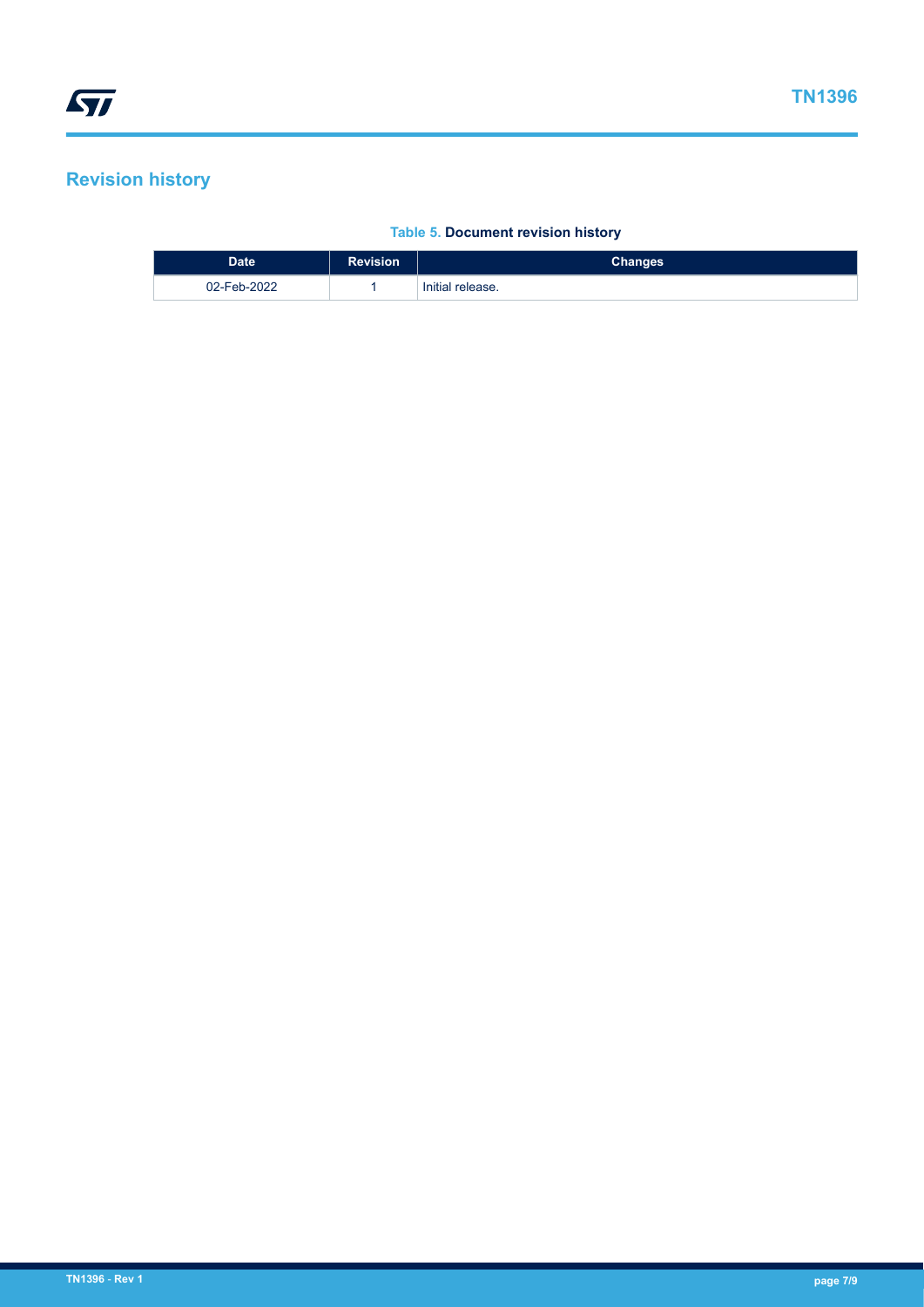# **Contents**

| 1              |     |       |  |  |
|----------------|-----|-------|--|--|
|                | 1.1 |       |  |  |
|                | 1.2 |       |  |  |
| $\overline{2}$ |     |       |  |  |
|                | 2.1 |       |  |  |
|                | 2.2 |       |  |  |
|                |     | 2.2.1 |  |  |
|                |     | 2.2.2 |  |  |
|                |     | 2.2.3 |  |  |
|                | 2.3 |       |  |  |
|                |     | 2.3.1 |  |  |
|                |     | 2.3.2 |  |  |
|                |     |       |  |  |
|                |     |       |  |  |
|                |     |       |  |  |